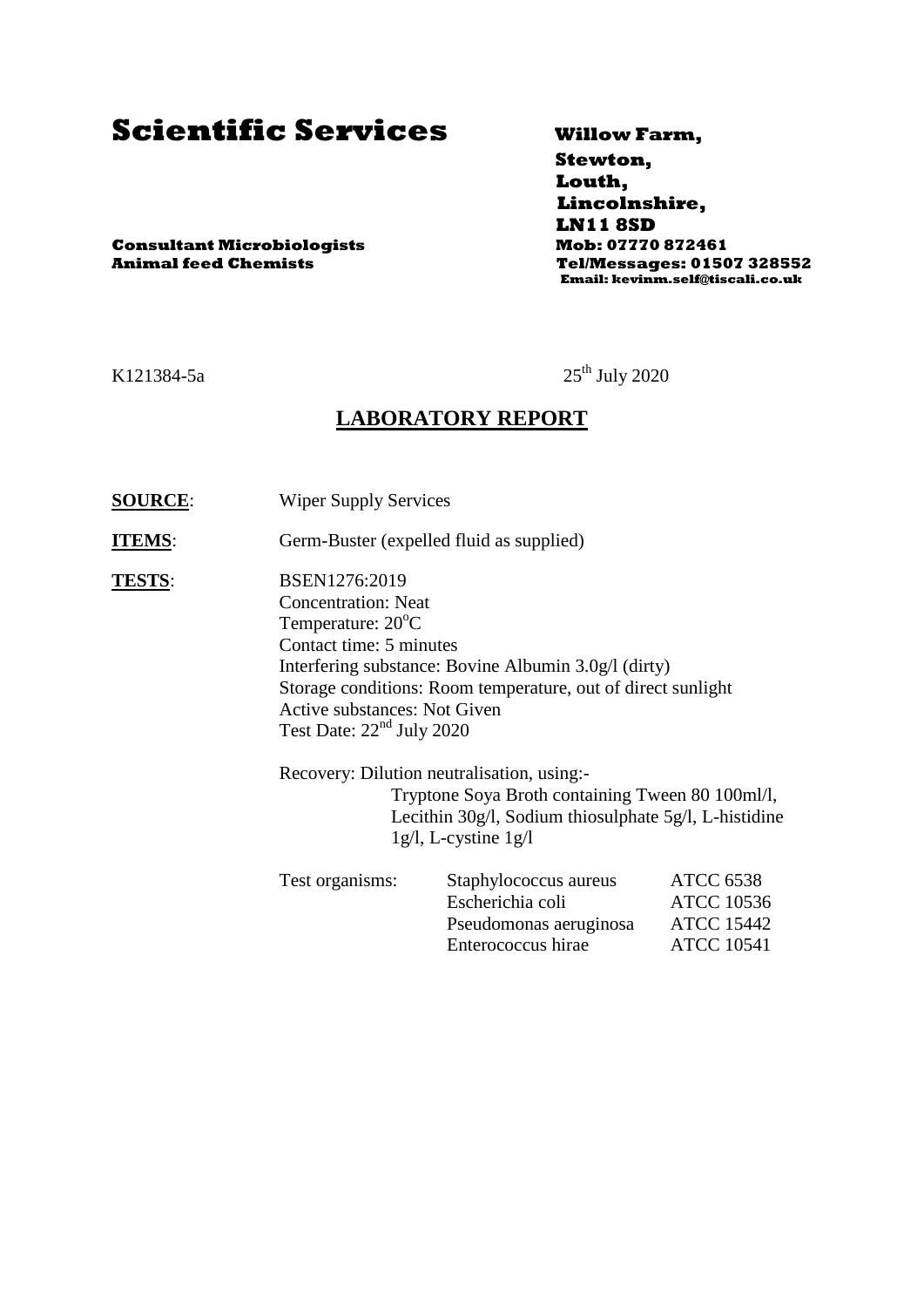#### **SUMMARY & CONCLUSIONS:**

#### K121384-5a

| Organism                                    | <b>Control</b> | <b>Germ-Buster</b><br>(expelled fluid as<br>supplied) | <b>Log Reduction</b> |
|---------------------------------------------|----------------|-------------------------------------------------------|----------------------|
| Staphylococcus aureus<br><b>ATCC 6538</b>   | 2.76x10 E7     | $<$ 10 $(<$ 140)                                      | $>6.44$ ( $>5.29$ )  |
| Escherichia coli<br><b>ATCC 10536</b>       | 2.55x10E7      | $<$ 10 ( $<$ 140)                                     | >6.41 (>5.26)        |
| Enterococcus hirae<br><b>ATCC 10541</b>     | 2.28x10 E7     | $<$ 10 ( $<$ 140)                                     | >6.36 (>5.21)        |
| Pseudomonas aeruginosa<br><b>ATCC 15442</b> | 2.90x10 E7     | $<$ 10 ( $<$ 140)                                     | >6.46 (>5.31)        |

All test results below 140 (1.4x10 E2) are required to be reported as <140

The sample complies with the criteria of BSEN1276:2019 (log 5 reduction) after 5 minutes contact, against all four organisms, under the test conditions stated.

 *KMSelf*

K.M.Self, M.B.I.C.Sc.,M.R.S.P.H,.A.M.S.B.

Proprietor: K M Self, M.R.S.P.H.,M.B.I.C.Sc.,A.M.S.B., Member of the Society for General Microbiology, Participating in the National Agricultural Check Sample Service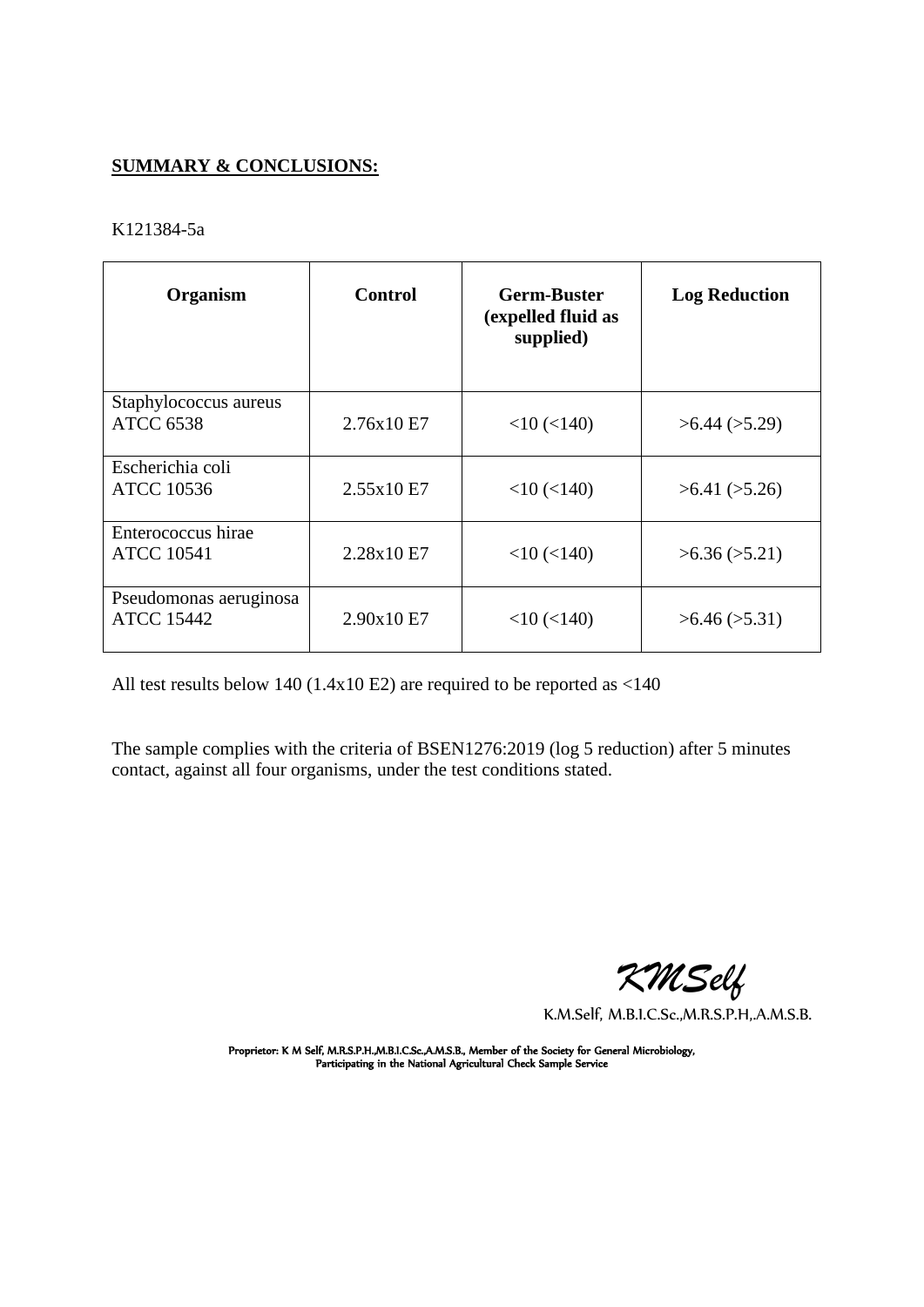## Staphylococcus aureus ATCC 6538

|                        | Test Suspension $(N + No)$                 |           |                                                         |                              |
|------------------------|--------------------------------------------|-----------|---------------------------------------------------------|------------------------------|
| ${\bf N}$              | $V_{C1}$                                   | $V_{C2}$  |                                                         |                              |
| $10^{-6}$<br>$10^{-7}$ | 268<br>25                                  | 284<br>31 | Weighted Mean = $2.76x10E8$<br>$No = N/10 = 2.76x10 E7$ | $log = 8.44$<br>$log = 7.44$ |
| Test (Na)              |                                            |           |                                                         |                              |
| $V_{C1}$               | $V_{C2}$                                   | mean      |                                                         |                              |
| $\leq$ 1               | $\leq$ 1                                   | $\leq$ 1  | $Na = mean x10 = <10$                                   | $log = <1$                   |
| <b>Log Reduction</b>   |                                            |           | (<140)                                                  | (<2.15)                      |
| >6.44 (>5.29)          |                                            |           |                                                         |                              |
|                        | <b>Validation &amp; Controls</b>           |           |                                                         |                              |
|                        | <b>Validation Suspension (Nvo)</b>         |           |                                                         |                              |
| $V_{C1}$               | $V_{C2}$                                   | mean      |                                                         |                              |
| 67                     | 74                                         | 70.5      |                                                         |                              |
|                        | <b>Experimental Conditions Control (A)</b> |           |                                                         |                              |
| $V_{C1}$               | Vc2                                        | mean      |                                                         |                              |
| 66                     | 70                                         | 68        |                                                         |                              |
|                        | <b>Neutraliser Toxicity Control (B)</b>    |           |                                                         |                              |
| $V_{C1}$               | $V_{C2}$                                   | mean      |                                                         |                              |
| 62                     | 70                                         | 66        |                                                         |                              |
|                        | Dilution Neutralisation Control (C)        |           |                                                         |                              |
| $V_{C1}$               | Vc2                                        | mean      |                                                         |                              |
| 61                     | 66                                         | 63.5      |                                                         |                              |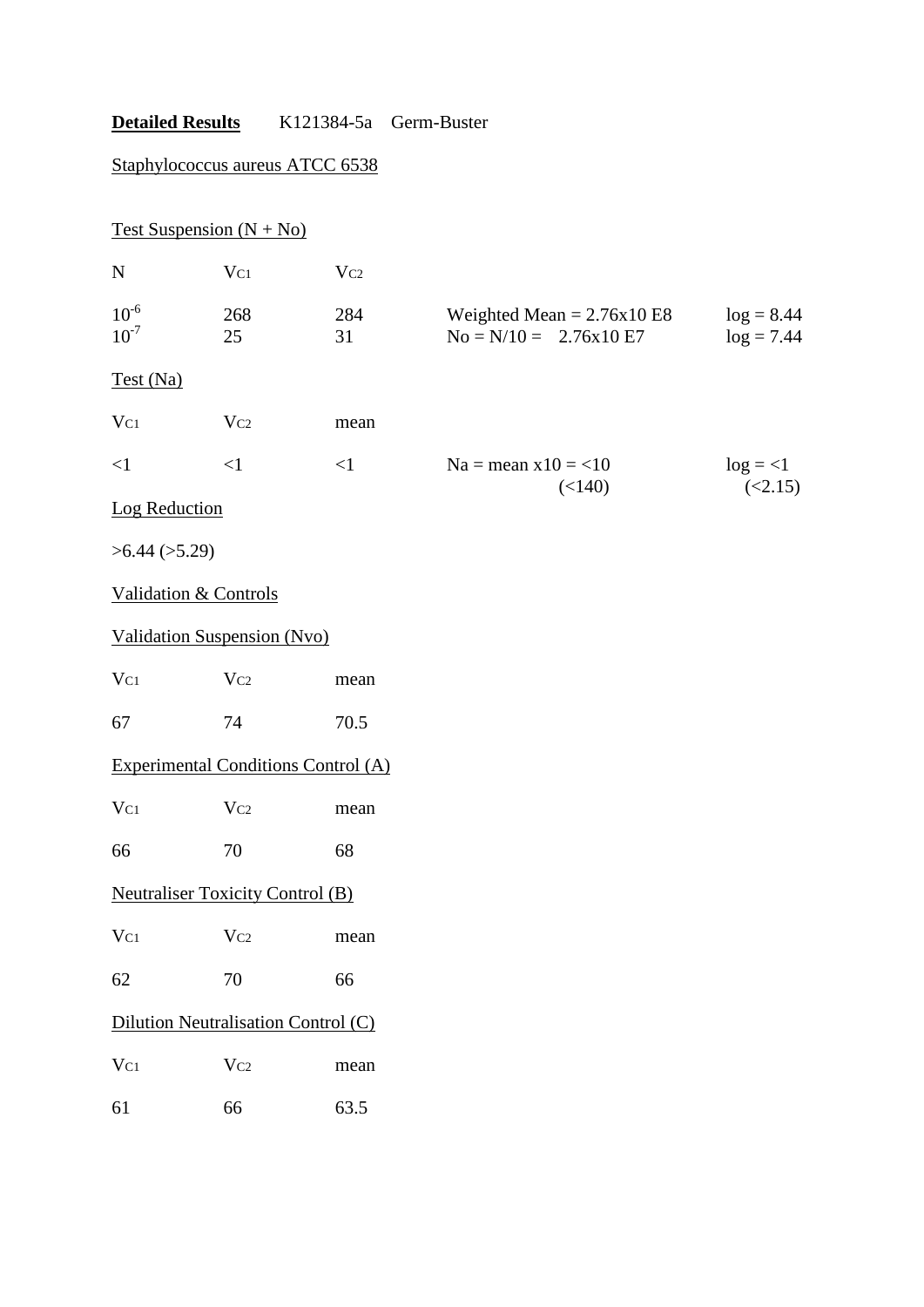## Escherichia coli ATCC 10536

|                        | Test Suspension $(N + No)$                 |           |                                                         |                              |
|------------------------|--------------------------------------------|-----------|---------------------------------------------------------|------------------------------|
| $\mathbf N$            | $V_{C1}$                                   | $V_{C2}$  |                                                         |                              |
| $10^{-6}$<br>$10^{-7}$ | 248<br>27                                  | 262<br>24 | Weighted Mean = $2.55x10E8$<br>$No = N/10 = 2.55x10 E7$ | $log = 8.41$<br>$log = 7.41$ |
| Test (Na)              |                                            |           |                                                         |                              |
| $V_{C1}$               | $V_{C2}$                                   | mean      |                                                         |                              |
| $\leq$ 1               | <1                                         | $\leq$ 1  | $Na = mean x10 = 10$                                    | $log = <1$                   |
| Log Reduction          |                                            |           | (<140)                                                  | (<2.15)                      |
| >6.41 (>5.26)          |                                            |           |                                                         |                              |
|                        | <b>Validation &amp; Controls</b>           |           |                                                         |                              |
|                        | <b>Validation Suspension (Nvo)</b>         |           |                                                         |                              |
| $V_{C1}$               | $V_{C2}$                                   | mean      |                                                         |                              |
| 60                     | 65                                         | 62.5      |                                                         |                              |
|                        | <b>Experimental Conditions Control (A)</b> |           |                                                         |                              |
| $V_{C1}$               | $V_{C2}$                                   | mean      |                                                         |                              |
| 63                     | 60                                         | 61.5      |                                                         |                              |
|                        | <b>Neutraliser Toxicity Control (B)</b>    |           |                                                         |                              |
| $V_{C1}$               | $V_{C2}$                                   | mean      |                                                         |                              |
| 57                     | 60                                         | 58.5      |                                                         |                              |
|                        | Dilution Neutralisation Control (C)        |           |                                                         |                              |
| $V_{C1}$               | Vc2                                        | mean      |                                                         |                              |
| 54                     | 60                                         | 57        |                                                         |                              |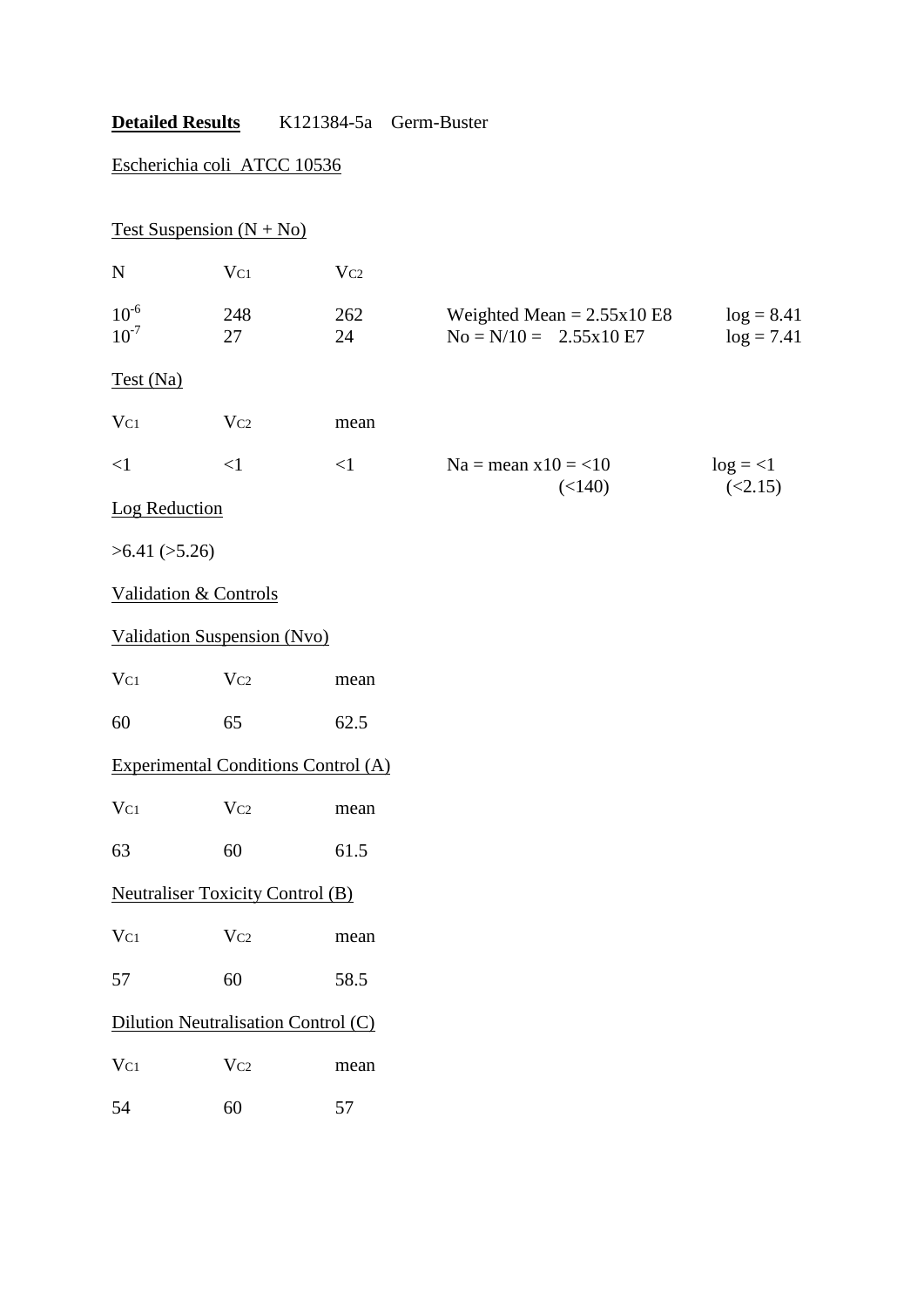## Enterococcus hirae ATCC 10541

| Test Suspension $(N + No)$ |                                            |           |                                                                 |                              |
|----------------------------|--------------------------------------------|-----------|-----------------------------------------------------------------|------------------------------|
| N                          | $V_{C1}$                                   | Vc2       |                                                                 |                              |
| $10^{-6}$<br>$10^{-7}$     | 236<br>24                                  | 220<br>21 | Weighted Mean = $2.28 \times 10$ E8<br>$No = N/10 = 2.28x10 E7$ | $log = 8.36$<br>$log = 7.36$ |
| Test (Na)                  |                                            |           |                                                                 |                              |
| $V_{C1}$                   | Vc2                                        | mean      |                                                                 |                              |
| $\leq$ 1                   | $\leq$ 1                                   | $\leq$ 1  | $Na = mean x10 = 10$                                            | $log = <1$                   |
| Log Reduction              |                                            |           | (<140)                                                          | (<2.15)                      |
| >6.36 (>5.21)              |                                            |           |                                                                 |                              |
| Validation & Controls      |                                            |           |                                                                 |                              |
|                            | Validation Suspension (Nvo)                |           |                                                                 |                              |
| $V_{C1}$                   | $V_{C2}$                                   | mean      |                                                                 |                              |
| 54                         | 60                                         | 57        |                                                                 |                              |
|                            | <b>Experimental Conditions Control (A)</b> |           |                                                                 |                              |
| $V_{C1}$                   | $V_{C2}$                                   | mean      |                                                                 |                              |
| 55                         | 62                                         | 58.5      |                                                                 |                              |
|                            | <b>Neutraliser Toxicity Control (B)</b>    |           |                                                                 |                              |
| $V_{C1}$                   | Vc2                                        | mean      |                                                                 |                              |
| 50                         | 57                                         | 53.5      |                                                                 |                              |
|                            | Dilution Neutralisation Control (C)        |           |                                                                 |                              |
| $V_{C1}$                   | Vc2                                        | mean      |                                                                 |                              |
| 48                         | 58                                         | 53        |                                                                 |                              |
|                            |                                            |           |                                                                 |                              |